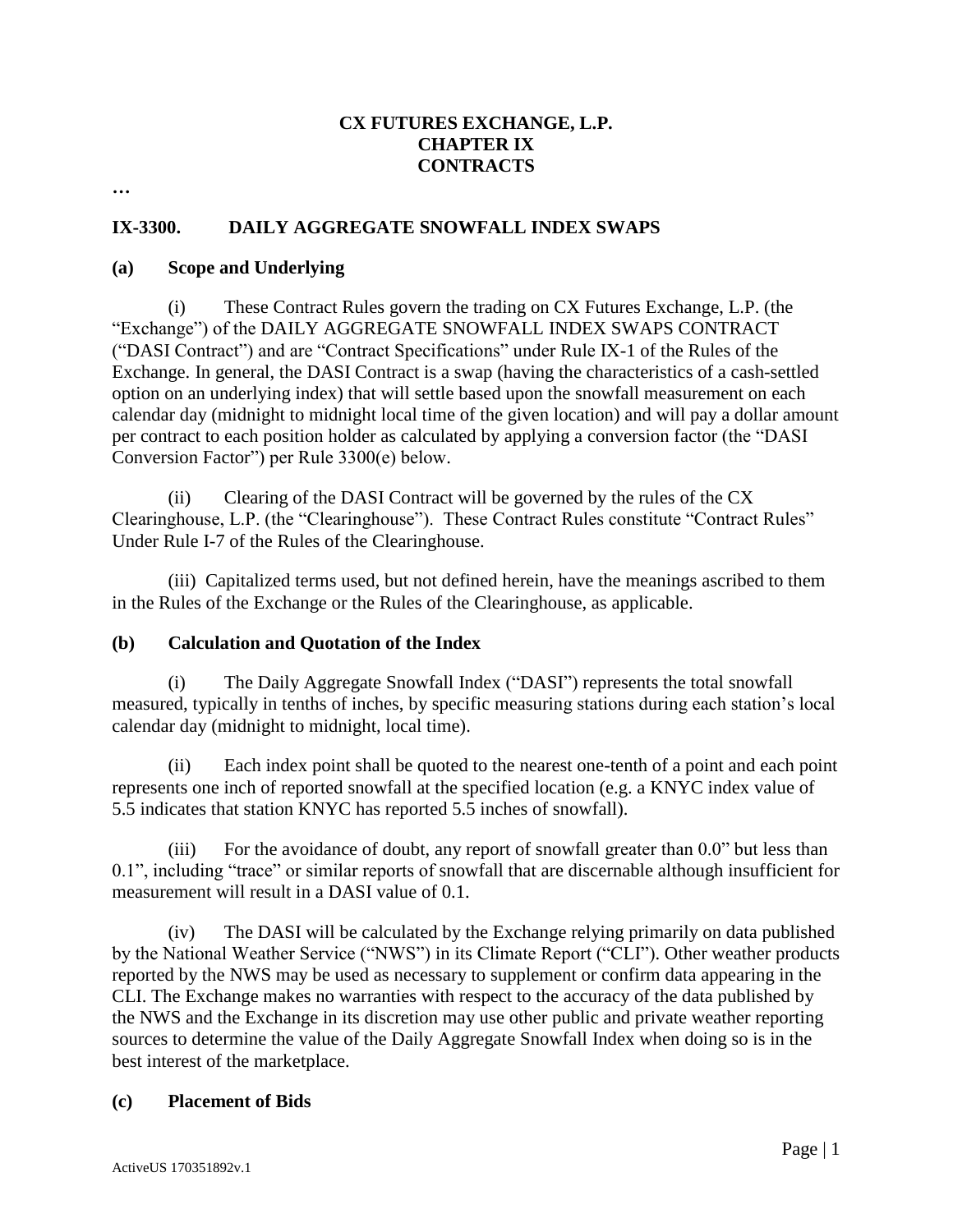(i) Immediately after a DASI Contract is listed, Participants, through the Exchange, will be able to bid for contracts by specifying the Ticker Symbol of the contract. All bids will be at the contract premium price per contract specified in Table 1 and require Original Margin to be deposited equal to the per-contract amount with the Clearinghouse.

| Table 1                                                       |                                                                       |  |
|---------------------------------------------------------------|-----------------------------------------------------------------------|--|
| <b>Trading</b><br>Days prior<br>to Final<br><b>Settlement</b> | <b>Contract Premium and</b><br><b>Original Margin</b><br>per Contract |  |
| 7 or more                                                     | \$1.00                                                                |  |
| 6                                                             | \$1.25                                                                |  |
| 5                                                             | \$1.50                                                                |  |
| 4                                                             | \$1.75                                                                |  |
| 3                                                             | \$2.00                                                                |  |
| 2                                                             | \$2.25                                                                |  |
|                                                               | \$2.50                                                                |  |

(ii) Bids may not be cancelled once entered onto the CX Direct System; provided however, the Strike Level of a bid that has been entered may be modified if (A) the modified bid is for the same measurement station and Final Settlement Date as the original bid and (B) the price difference, if any, between the original bid and the contract premium price per contract in effect at the time that the bid is modified (as specified in Table 1) is deposited as Original Margin with the Clearinghouse.

(iii) Once a position is created by the CX Direct System the position may not be liquidated except by Final Settlement as provided under Rule IX-3300(e).

## **(d) [Reserved]**

## **(e) Determination of Final Settlement Prices for each Strike Level**

Each DASI position holder will receive a payout on his or her position equal to the number of contracts at each Strike Level times the respective Final Settlement Price for each contract. The Final Settlement Price for each contract at each Strike Level is calculated using the procedure in subparagraphs (i) to (iii) below. Using this procedure, the Final Settlement Price for any contract is at least \$0.01 and no more than \$249.99.

(i) After the DASI is determined for each measuring station for a given Final Settlement Date, then the Exchange will determine the DASI Conversion Factor applicable to each Strike Level for that measuring station on that date.

(A) For Strike Level "0.0", if the DASI is zero ("0.0"), then the Conversion Factor will be 1.00, or for DASI values greater than zero, 0.01.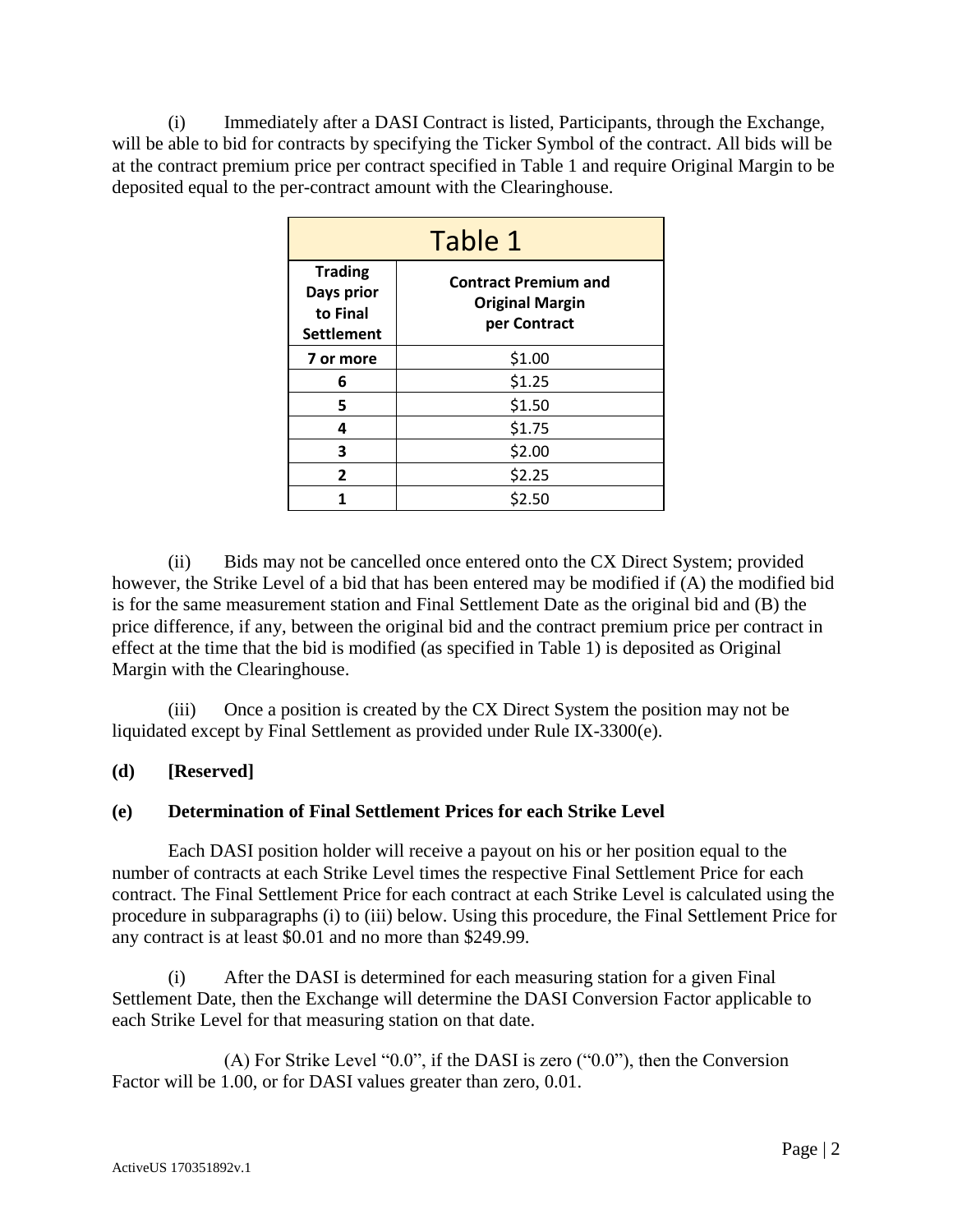(B) The DASI Conversion Factor for all other Strike Levels will be determined by Table 2 below.

| Table 2                                                                                               |                               |  |
|-------------------------------------------------------------------------------------------------------|-------------------------------|--|
| <b>Subtract Strike Level</b><br>from DASI<br>(Add 0.1 for Strike 0.1),<br>then if this difference is: | <b>DASI Conversion Factor</b> |  |
| Less than zero                                                                                        | 0.01                          |  |
| 0.0" to 0.9"                                                                                          | 1.00                          |  |
| 1.0" to 1.9"                                                                                          | 0.50                          |  |
| 2.0" to 2.9"                                                                                          | 0.33                          |  |
| 3.0" to 3.9"                                                                                          | 0.25                          |  |
| 4.0" to 4.9"                                                                                          | 0.20                          |  |
| 5.0" to 5.9"                                                                                          | 0.16                          |  |
| 6.0" to 6.9"                                                                                          | 0.14                          |  |
| 7.0" to 7.9"                                                                                          | 0.12                          |  |
| 8.0" to 8.9"                                                                                          | 0.11                          |  |
| 9.0" to 9.9"                                                                                          | 0.10                          |  |
| 10.0" to 10.9"                                                                                        | 0.09                          |  |
| 11.0" to 11.9"                                                                                        | 0.08                          |  |
| 12" or more                                                                                           | 0.01                          |  |

(C) If, after applying (A) and (B) above, the DASI Conversion Factor for all Strike Levels with open interest is 0.01, then the lowest Strike Level above zero ("0.0") with open interest will be assigned a DASI Conversion Factor of 1.00 and all other Strike Levels will remain unchanged.

(ii) The Exchange will multiply the number of contracts bid at each Strike Level by the DASI Conversion Factor and sum these values across all Strike Levels to obtain the contract's total Residual Bid Interest.

(iii) The Final Settlement Price for each Strike Level will equal that Strike Level's DASI Conversion Factor times the total Original Margin applicable to the contract divided by the total Residual Bid Interest then rounded down to the nearest one cent (\$0.01).

(iv) After determination of the Final Settlement Price for each contract as provided above, the Exchange will post for each Strike Level (A) the bid interest; (B) the Residual Bid Interest after application of the DASI Conversion Factor; and (C) the Final Settlement Price for each Strike Level.

(v) Final Settlement of open positions in each contract will occur as soon as practical after the Exchange's calculation and verification of each day's Daily Aggregate Snowfall Index;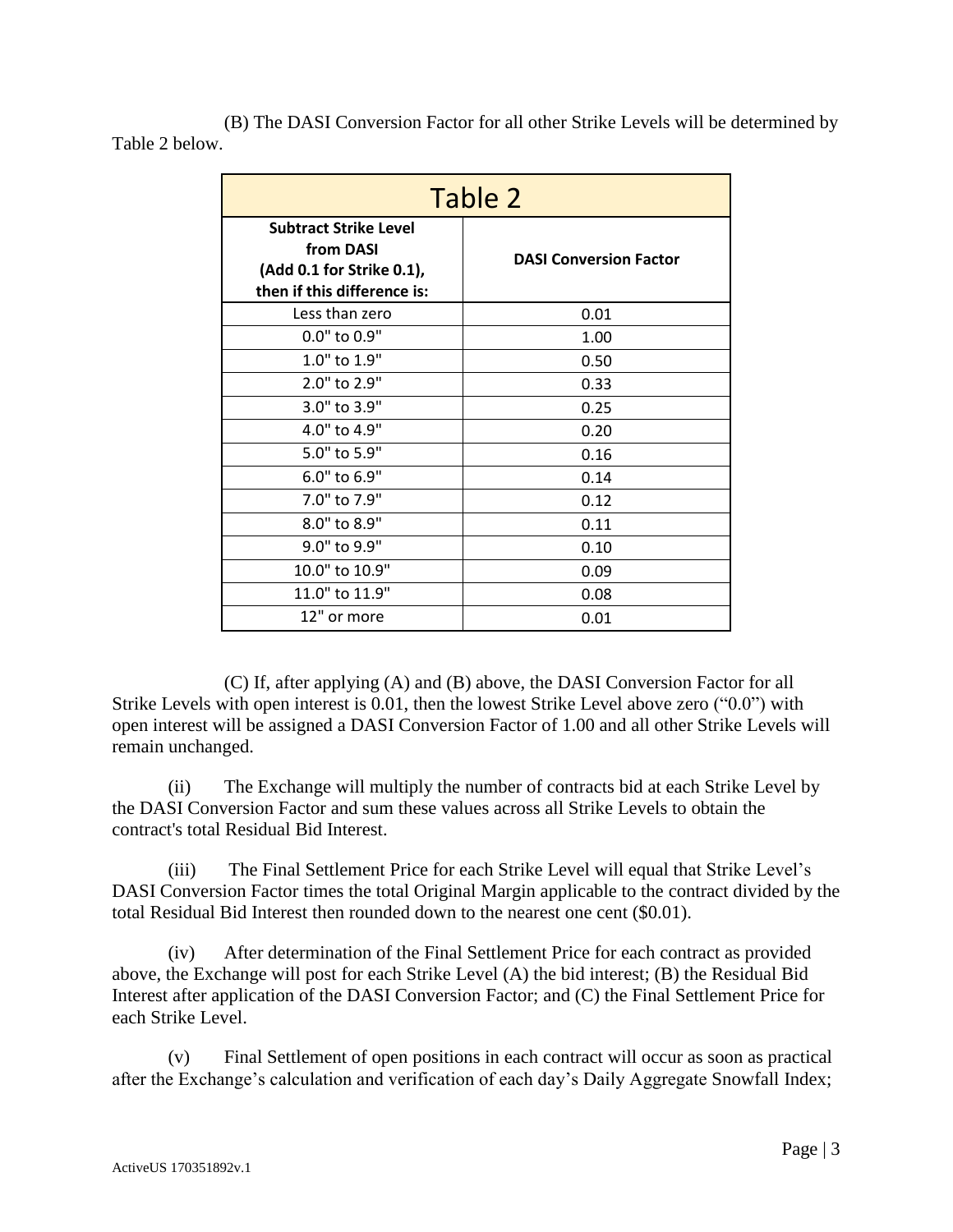for the avoidance of doubt, such time is generally not later than noon of the first Business Day following the Final Settlement Date.

## **(f) Ticker Symbols**

Each DASI Contract will be uniquely identified by a "Ticker Symbol" that is composed of (A) station code (e.g. KNYC), (B) Final Settlement Date and (C) Strike Price. By way of example, for a contract on at least 2 inches of snowfall in New York City on December 10, 2019, the Ticker Symbol would be WXSNOW\_KNYC20191210\_020.

## **(g) Final Settlement Date and Termination of Trading**

(i) The Final Settlement Date for each contract may be any calendar day that is not more than ninety-one (91) days and not less than one (1) day from the current Trading Day as made available to Participants on the CX Direct System.

(ii) Termination of Trading will occur at 5:00 PM ET on the Trading Day that precedes the Final Settlement Date. For example, all contracts that have a February 15th Final Settlement Date will terminate trading at 5:00 PM ET on February 14th.

## **(h) Trading Hours**

Trading Hours shall begin at 5:00 PM ET on the First Trading Day and be available continuously until the Termination of Trading except that The Exchange may permit modifications to these Trading Days and Trading Hours for the purposes of (A) scheduled technology maintenance, (B) abbreviated holiday trading schedules, and (C) as required by market or environmental considerations. All such changes shall be posted on the Exchange website.

## **(i) Contract Locations**

The Exchange may list contracts for any location that has adequate weather reporting capabilities to calculate the Daily Aggregate Snowfall Index. The complete list of such locations may be found on the Exchange website.

## **(j) Valid Strike Levels**

The valid Strike Levels for DASI Contracts will be 0.0", 0.1" and whole 1.0" increments thereafter.

## **(k) Minimum Price Increment**

The minimum price increment of each DASI Contract is one cent (\$0.01).

# **(l) Position Accountability Levels**

The position accountability level shall be 10,000 contracts for all DASI contracts combined.